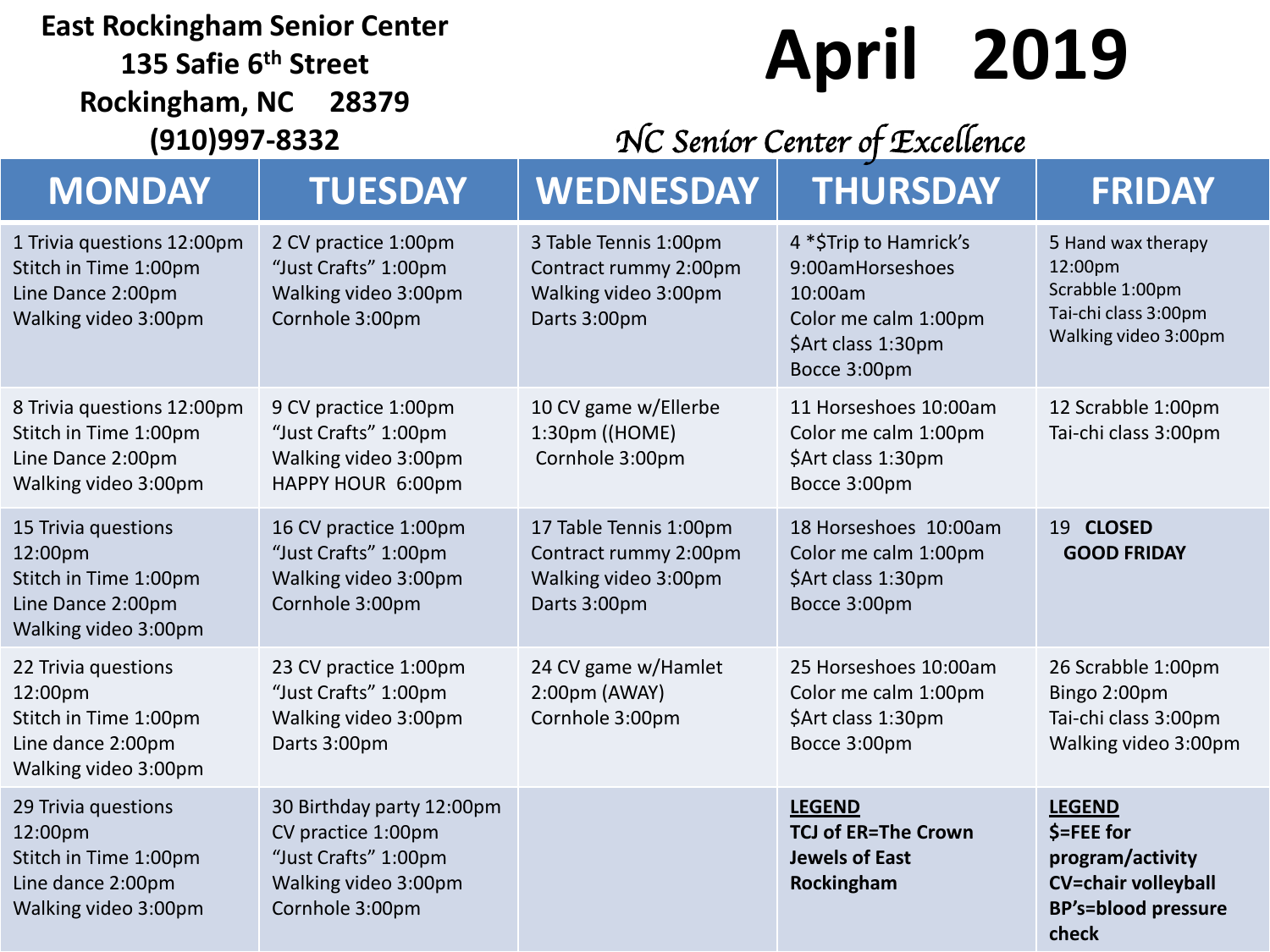Ellerbe Senior Center<br>306 Millstone Road, Ellerbe, NC 28338 910-652-6006

## April 2019

| <b>Monday</b>                                                                              | <b>Tuesday</b>                                                              | Wednesday                                                                                                   | <b>Thursday</b>                                                 | <b>Friday</b>                                       |
|--------------------------------------------------------------------------------------------|-----------------------------------------------------------------------------|-------------------------------------------------------------------------------------------------------------|-----------------------------------------------------------------|-----------------------------------------------------|
| $\mathbf{1}$<br><b>Bingo 12:15pm</b><br><b>Richmond Co. Hospice</b>                        | $\overline{2}$<br>Card Club 12:30pm                                         | $\overline{\mathbf{3}}$<br>Volleyball Practice @<br>10:00am<br><b>Pruitt Health Game</b><br>@2:00pm         | $\overline{4}$<br><b>Bingo 12:15pm</b><br><b>Richmond Pines</b> | 5<br>Scrabble 12:15pm                               |
| 8<br>Bingo 12:15pm with<br>Humana Laney Floyd<br><b>Health Topic</b>                       | 9<br>Card Club 12:30pm                                                      | 10<br><b>Volleyball Practice</b><br>10:00am<br>Game at 2:00pm v/s E<br>Rock (Away)                          | 11<br>Bingo 12:15pm                                             | 12<br>Aggravation 12:15pm                           |
| 15<br>Bingo 12:15pm with<br><b>United Health Care Crisis</b><br><b>Mgmt. Mental Health</b> | 16<br>*\$ Trip to Bostic School<br><b>House and Rankin Museum</b><br>\$2.00 | 17<br><b>Volleyball Practice</b><br>10:00am<br>Game at 2:00pm v/s<br>Hamlet (Home)<br><b>Hot Dog Dinner</b> | 18<br>Bingo 12:15pm with<br><b>Community Hospice</b>            | 19<br><b>CLOSED</b>                                 |
| 22<br>Bingo 12:15pm with Mt.<br>Gilead Ind. Living                                         | 23<br>Card Club 12:30pm                                                     | 24<br><b>Volleyball Practice</b><br>10:00am                                                                 | 25<br>Bingo12:15pm with<br><b>Autumn Care</b>                   | 26<br>Triominos 12:15pm                             |
| 29<br><b>Bingo 12:15pm</b>                                                                 | 30<br><b>CLOSED</b>                                                         |                                                                                                             |                                                                 | Legend: $\frac{2}{7}$ = Fee for<br>program/activity |